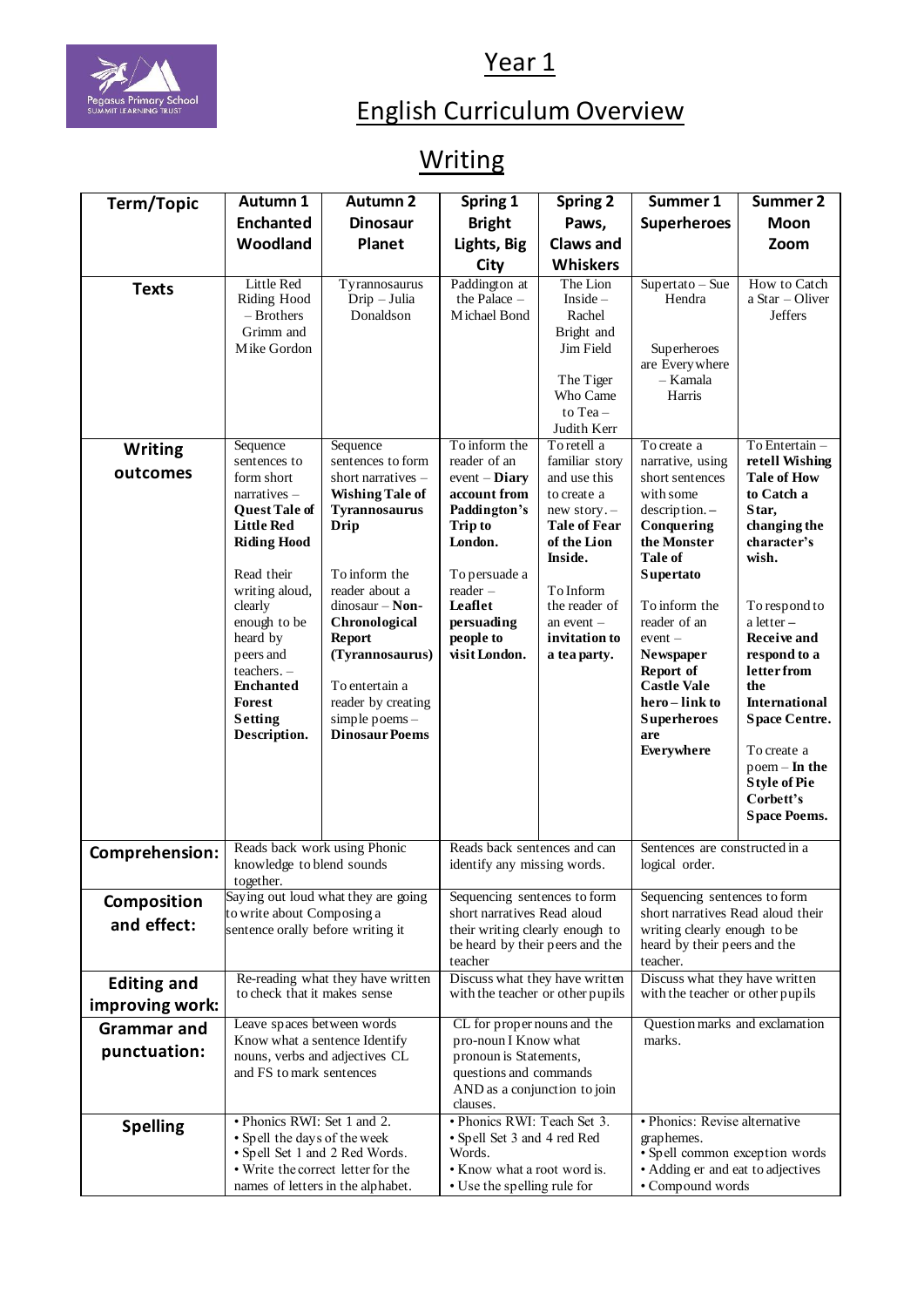|                                      | • The sounds /f/, $/11/5/$ , $/z/$ and $/k/$<br>spelt ff, ll, ss, zz and $ck \cdot Division$<br>of words into syllables                                                                                                                                                                                                                                                                                      | adding $-s$ or $-es$ as the plural<br>marker for nouns and the third<br>person singular marker for<br>verbs (singular and plural) •<br>using the prefix un-                                                                                                                                                                                                      | • Teach other digraphs and<br>trigraphs not in letters and sounds<br>scheme - See appendix NC<br>• -tch and v the end of a word.                                                                                                                                                                                                        |  |
|--------------------------------------|--------------------------------------------------------------------------------------------------------------------------------------------------------------------------------------------------------------------------------------------------------------------------------------------------------------------------------------------------------------------------------------------------------------|------------------------------------------------------------------------------------------------------------------------------------------------------------------------------------------------------------------------------------------------------------------------------------------------------------------------------------------------------------------|-----------------------------------------------------------------------------------------------------------------------------------------------------------------------------------------------------------------------------------------------------------------------------------------------------------------------------------------|--|
| Speaking and<br>listening/<br>Drama: | • listen and respond appropriately<br>to adults and their peers<br>• ask relevant questions to extend<br>their understanding and knowledge<br>• maintain attention and participate<br>actively in collaborative<br>conversations, staying on topic and<br>initiating and responding to<br>comments<br>• participate in discussions,<br>presentations, performances, role<br>play, improvisations and debates | • speak audibly and fluently<br>with an increasing command<br>of Standard English<br>· gain, maintain and monitor<br>the interest of the listener(s)<br>· give well-structured<br>descriptions, explanations and<br>narratives for different<br>purposes, including for<br>expressing feelings<br>• articulate and justify<br>answers, arguments and<br>opinions | · use relevant strategies to build<br>their vocabulary<br>· select and use appropriate<br>registers for effective<br>communication.<br>• use spoken language to develop<br>understanding through<br>speculating, hypothesising,<br>imagining and exploring ideas<br>· gain, maintain and monitor the<br>interest of the listener( $s$ ) |  |